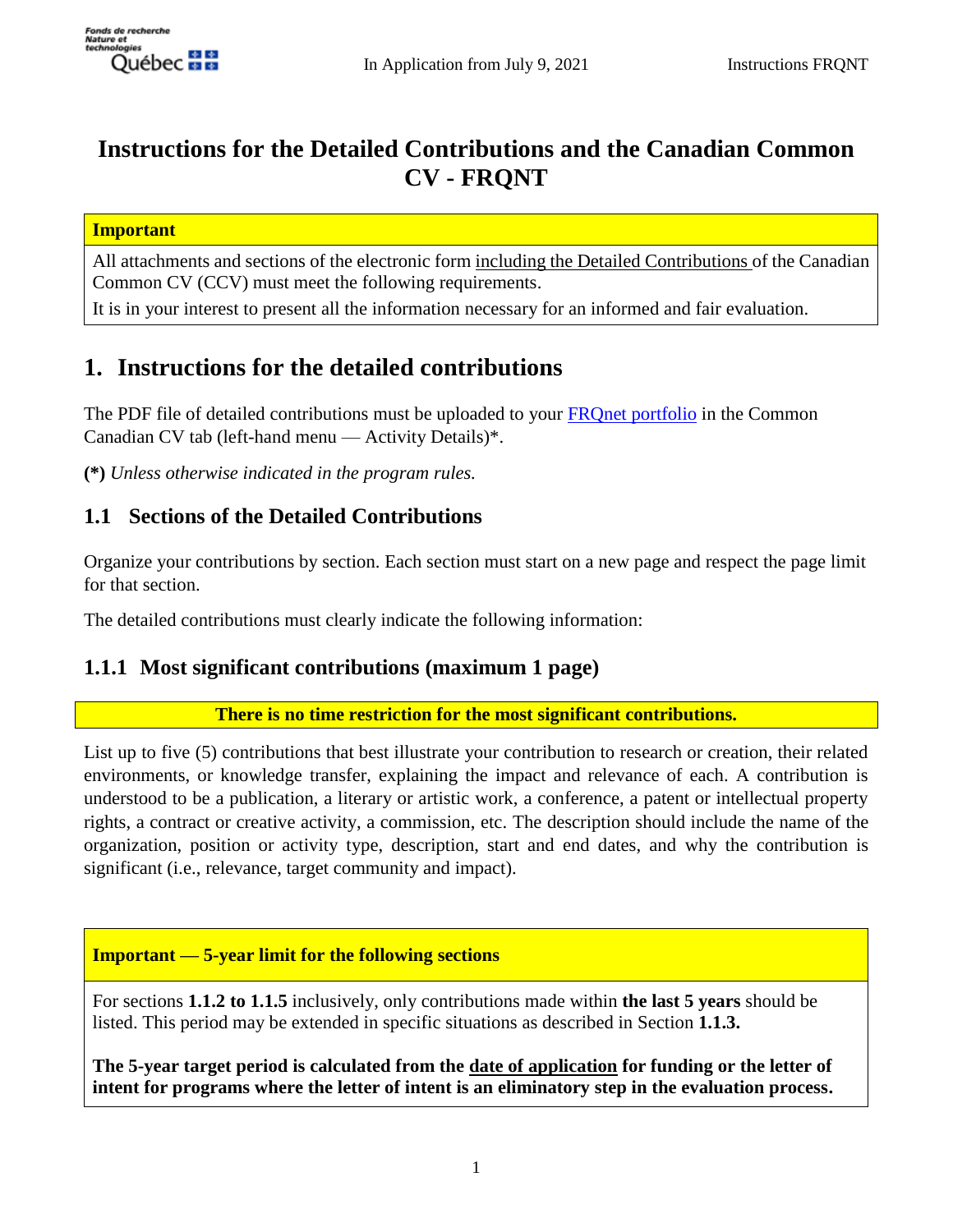

## **1.1.2 Activities and contributions (maximum 2 pages)**

The activities and contributions listed in this section should include those carried out in both professional and non-professional settings and their impact. Detailed information concerning the supervisory experience of applicants has already been entered in the "Supervisory experience" section of the CCV. Please do not repeat that information here.

**Some examples** of activities and contributions are provided below. This is not a complete list and is intended for information purposes only.

- a) Career development (e.g. evidence of international leadership status);
- b) Committee membership For peer review committees, specify the year(s), topic(s) and funding organization — For thesis examination committees, indicate the author, title of thesis and university;
- c) Participation in management bodies (deanship, research management, granting agencies, etc.);
- d) Consulting and contract activities;
- e) Research development;
- f) Technology transfer (list the type of activity and target audience);
- g) Involvement in public, private, or non-profit sector activities;
- h) Participation in various government or private forums related to research or research-creation (specify name of forum, commission or committee);
- i) Presentations as public or guest speaker (do not include poster presentations);
- j) Editorships (specify your role: editor-in-chief, member of the editorial team);
- k) Evaluation of articles for scientific, literary or artistic journals (list the title of the journal and the number of articles evaluated);
- l) Participation in the organization of international conferences, seminars, symposia, etc.;
- m) Conferences and professional development sessions for different audiences (list the type of activity and target audience);
- n) Knowledge transfer and dissemination activities (list the type of activity and target audience);
- o) Experience in industrial or other environment (other than academic).

### **Good to know**

If any of these activities do not appear to correspond to the research theme of the team or centre of which you are a member, please explain why you are including them.

# **1.1.3 Interruptions and delays**

Identify any administrative, family or health reasons, or any other factors that might have delayed or interrupted your studies, career, scientific research or creation activities, research results dissemination, professional training activities, etc. The description must include the start and end dates, areas of impact, and the reason(s) for the absence.

### **Situations allowing for an extension of the target period**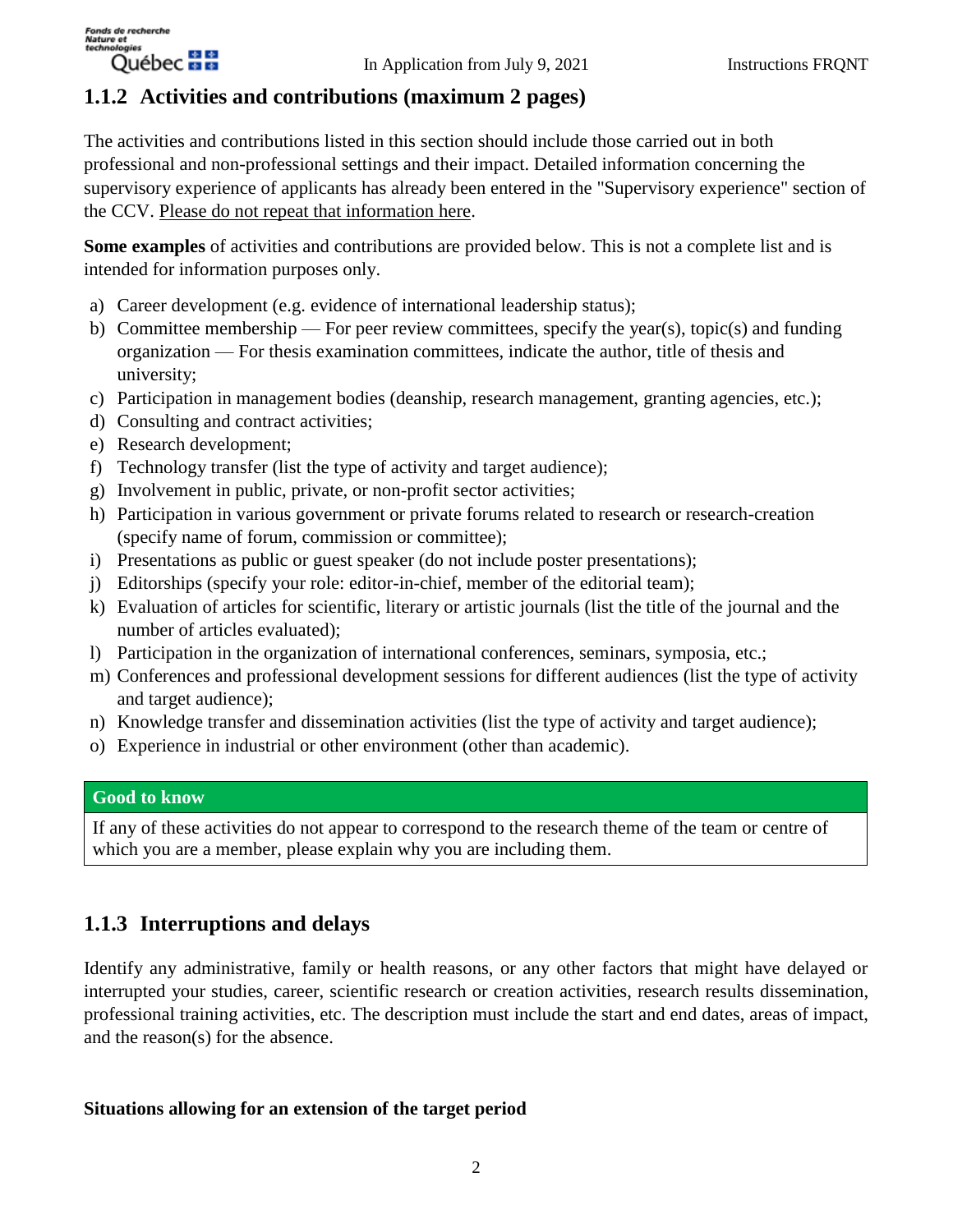The 5-year target period may be extended in the event of an interruption due to maternal or parental leave  $(6.13 \text{ of the CGR})$  or medical leave  $(6.14 \text{ of the CGR})$ .

**A.** For each interruption that lasts **6 months or more**, the target period is extended by one year.

**B.** Interruptions (6.13 and 6.14 of the [CGR\)](https://frq.gouv.qc.ca/en/common-general-rules/) lasting **less than 6 months** may be combined to make a total interruption period of 6 months or more, allowing for a one-year extension of the target period.

**In order to take advantage of this extension, please indicate the total duration of the target period applicable to your situation (A and/or B).**

**Circumstances specifically related to the COVID-19 pandemic (500 words)**

In the funding application form, you will be able to describe the impacts of circumstances specifically related to the COVID-19 pandemic on your professional activities.

**Please do not include this information in Section 1.1.3**.

# **1.1.4 Patents and intellectual property rights (maximum 1 page)**

This section should include details for patents and intellectual property rights for technology transfer, products, and services. **Do not include publications in this section.** Descriptions should include the title, patent or intellectual property rights number and date, country(ies) of issue, the name(s) of the inventor(s), and the relevance or impact of the invention, product or work.

# **1.1.5 Publications and works (no page limit)**

List your major research/creation publications and works in the categories applicable to your situation. You may add categories as needed. List only those items that are pertinent to your application. Include the name of each applicable category as a sub-title, in the order given below. Use the reference format for complete bibliographical notes of each original publication. Indicate the source of funding, if applicable.

For documents submitted to a peer-review committee, indicate at the end of the bibliography entry whether the document is submitted, accepted or in press, and the submission date.

*Example:*

### **a) Published, submitted, accepted or in press articles**

Foster, J., Selvig, E., Stark, AE, Banner, RB. (2019). The Spatiotemporal Capacities of the Tesseract. Quantum Science and Technology. (submitted), March 14, 2016.

### **For students only**

List poster presentations, where applicable. Researchers should not list summaries, abstracts or posters.

### **Categories:**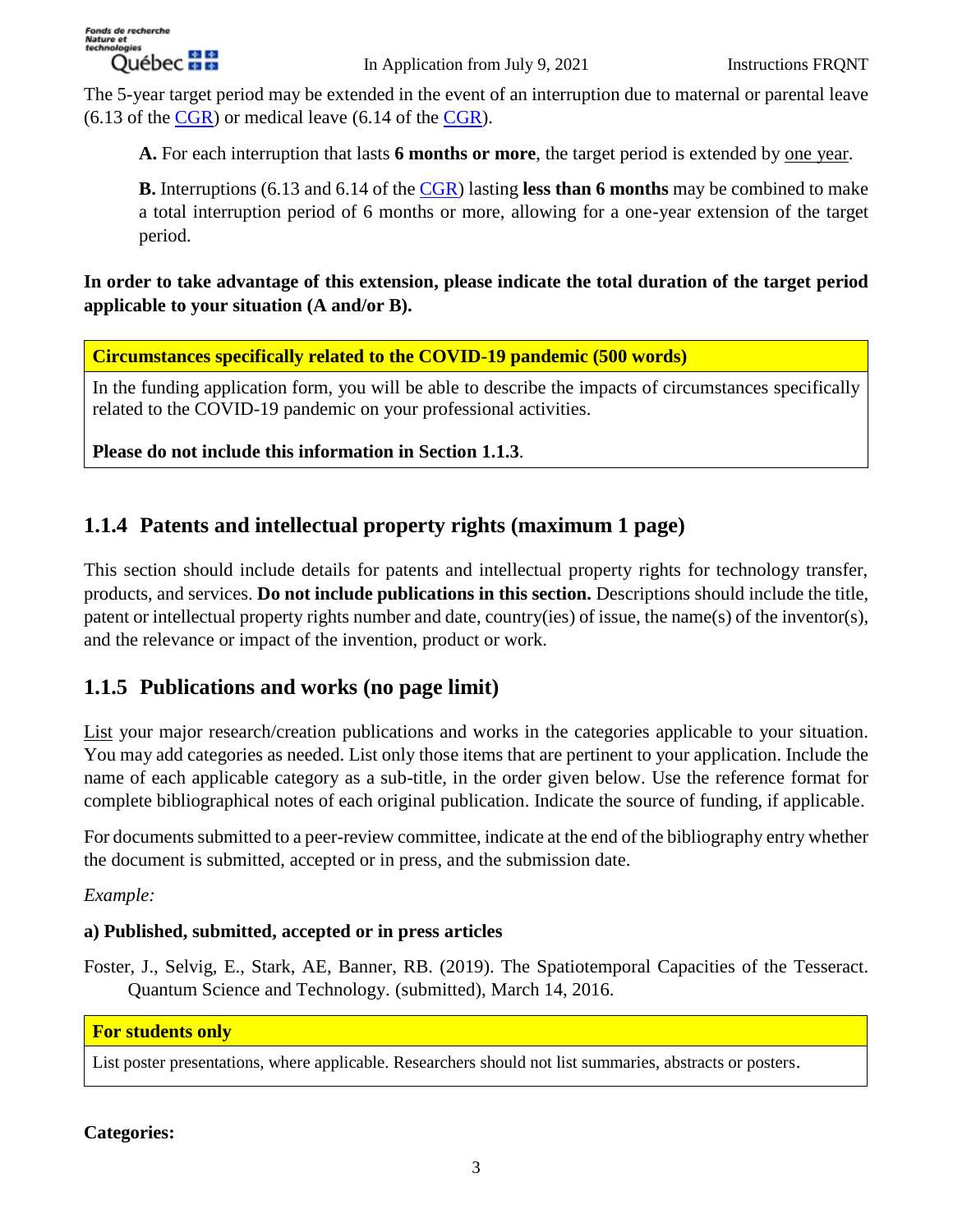- a) Published, submitted, accepted or in press refereed articles (published in scholarly journals with peer-review – attach acceptance letters);
- b) Published, submitted, accepted or in press books and monographs (as author or editor);
- c) Published, submitted, accepted or in press contributions to a collective work and book chapters other than presentation abstracts (including chapters written on invitation or collective works derived from conferences or symposiums);
- d) Individual or collective literary or artistic works (e.g. novels, short stories, poetry, film, video, visual arts works, booklets, recordings, sound creations, book of artists, collections, exhibition catalogues, individual or collective exhibitions, choreographic, dramatic or multidisciplinary works, design or architectural achievements, etc.);
- e) Research reports, technical reports or reports produced for the government or as part of a public consultation, guidance documents;
- f) Articles in professional or cultural journals without review committee (including popularized texts).

**Good to know — Proof for publications that are submitted, accepted or in press**

Include acknowledgement of receipts or letters from the publisher for publications that are submitted, accepted or in press.

**Please do not include the manuscripts; only the bibliographic notes and proof from the publisher.**

# **2. Instructions for completing the Canadian Common CV**

The Canadian Common CV is required in order to assess the applicant's capacity to carry out the proposed research project. For some programs, it is worth 40% of the overall assessment. It is therefore in your best interest to provide all relevant information that will guide the assessment committees in properly understanding your career path.

Refer to the document **[CV\\_PreparingCV\\_Fonds.pdf](https://frq.gouv.qc.ca/app/uploads/2020/12/preparing-cv-for-the-fonds_.pdff)** in the **Documents** section of your portfolio for instructions on how to prepare a Canadian Common CV (CCV).

The Canadian Common CV must clearly indicate the following information:

## **2.1 Education**

- Degree start and end dates (YYYY-MM).
- If you have not yet obtained your degree, leave the end date blank;

## **2.2 Employment**

• Employment start and end dates (YYYY-MM).